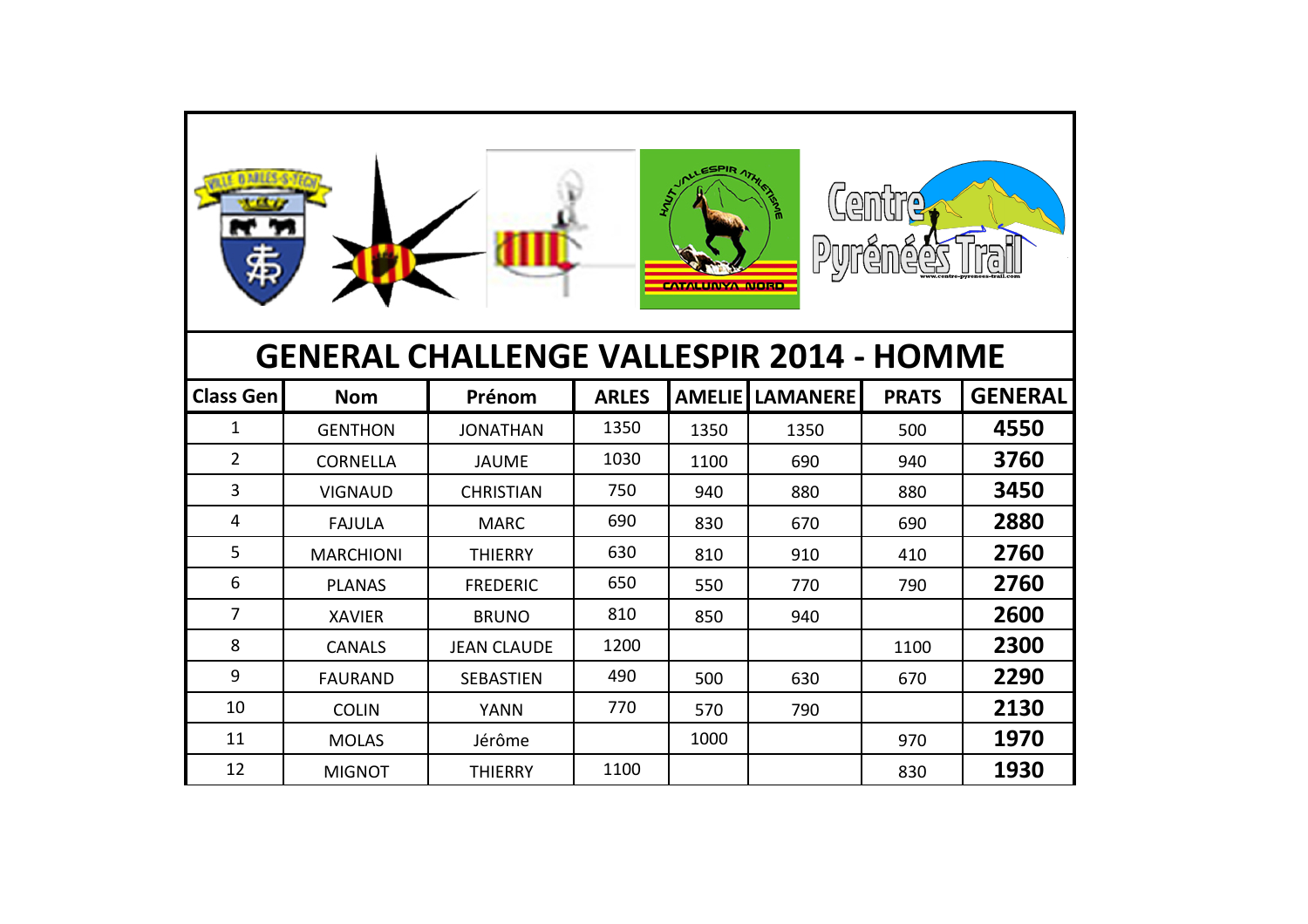| 13 | <b>DAVID</b>     | <b>MARTIAL</b>       | 350 | 670  | 850  |      | 1870 |
|----|------------------|----------------------|-----|------|------|------|------|
| 14 | <b>ROCA</b>      | <b>FREDERIC</b>      | 360 | 400  | 520  | 550  | 1830 |
| 15 | <b>PHILIPPE</b>  | <b>VINCENT</b>       | 440 | 530  | 810  |      | 1780 |
| 16 | <b>DARNE</b>     | <b>LOUIS</b>         | 910 |      | 830  |      | 1740 |
| 17 | <b>CASALS</b>    | Vincent              | 590 | 480  | 650  |      | 1720 |
| 18 | <b>GARRIGUE</b>  | <b>JEAN FRANCOIS</b> | 670 | 470  | 570  |      | 1710 |
| 19 | <b>ISABAL</b>    | PHILIPPE             | 880 | 750  |      |      | 1630 |
| 20 | <b>JARDI</b>     | <b>MARC</b>          | 850 |      |      | 710  | 1560 |
| 21 | <b>DORANDEU</b>  | <b>THIERRY</b>       | 830 | 710  |      |      | 1540 |
| 22 | <b>LEON</b>      | <b>FREDERIC</b>      |     |      | 750  | 750  | 1500 |
| 23 | <b>PENAS</b>     | LOUIS                | 520 | 880  |      |      | 1400 |
| 24 | <b>SOTOCA</b>    | <b>SEBASTIEN</b>     | 400 |      | 970  |      | 1370 |
| 25 | CARBALLUDE       | Josep                |     |      |      | 1350 | 1350 |
| 26 | <b>ARTUS</b>     | <b>YANNICK</b>       | 270 |      | 490  | 520  | 1280 |
| 27 | <b>BACOU</b>     | Stéphane             |     | 1200 |      |      | 1200 |
| 28 | <b>CHENEL</b>    | <b>FRANCOIS</b>      |     |      | 1200 |      | 1200 |
| 29 | <b>FREIXINET</b> | Xavier               |     |      |      | 1200 | 1200 |
| 30 | <b>POUS</b>      | <b>PIERRE</b>        | 550 | 650  |      |      | 1200 |
| 31 | <b>HOUDEE</b>    | <b>BENJAMIN</b>      | 135 | 210  | 340  | 460  | 1145 |
| 32 | <b>DUPLAND</b>   | <b>JEAN MICHEL</b>   |     |      | 1100 |      | 1100 |
| 33 | <b>FRUITET</b>   | <b>DENIS</b>         | 210 | 370  | 510  |      | 1090 |
| 34 | SUAU             | <b>CYRIL</b>         | 500 | 590  |      |      | 1090 |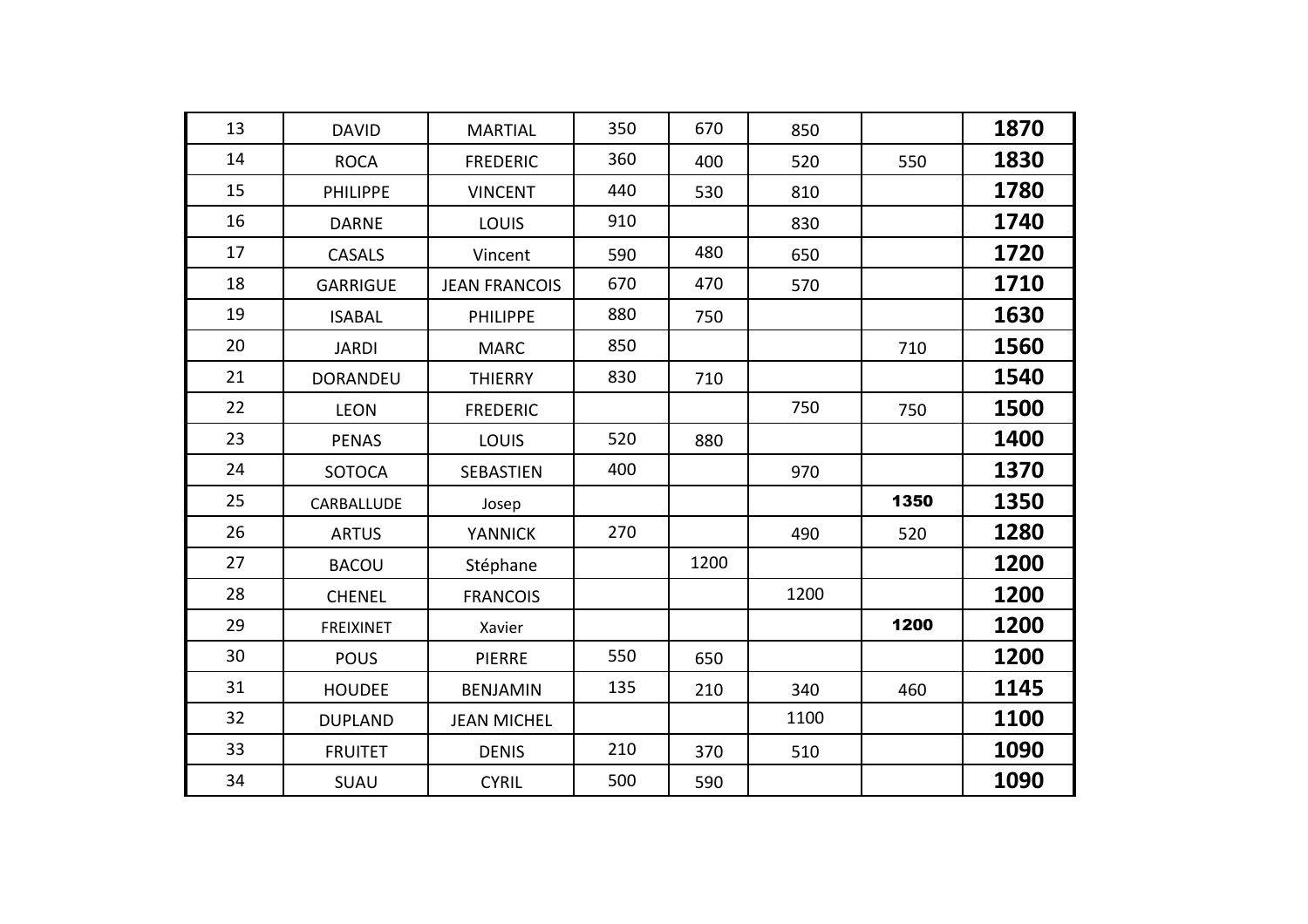| 35 | <b>BONNOT</b>          | <b>FRANCOIS</b>  | 460  | 610  |      |      | 1070 |
|----|------------------------|------------------|------|------|------|------|------|
| 36 | <b>GAFFARD</b>         | Renaud           | 47   | 135  | 480  | 390  | 1052 |
| 37 | <b>CHENEL</b>          | PIERRE EDOUARD   |      | 460  | 590  |      | 1050 |
| 38 | <b>PUIG</b>            | <b>FRANCOIS</b>  |      |      | 1030 |      | 1030 |
| 39 | <b>RISSETTO</b>        | Clément          |      | 1030 |      |      | 1030 |
| 40 | <b>SABIOLS</b>         | Franck           |      |      |      | 1030 | 1030 |
| 41 | <b>LEROUX</b>          | <b>MATHIEU</b>   | 530  | 490  |      |      | 1020 |
| 42 | <b>CUADROS BASERBA</b> | Albert           |      |      |      | 1000 | 1000 |
| 43 | <b>GHIRARD</b>         | <b>FLORENT</b>   | 1000 |      |      |      | 1000 |
| 44 | <b>JUBANY</b>          | <b>CHRISTIAN</b> |      |      | 1000 |      | 1000 |
| 45 | <b>LANDRY</b>          | <b>JULIEN</b>    | 370  |      |      | 630  | 1000 |
| 46 | <b>MARTIN</b>          | Clément          |      | 970  |      |      | 970  |
| 47 | PENNIELLO              | <b>MARC</b>      | 970  |      |      |      | 970  |
| 48 | <b>MARIE</b>           | <b>PAUL</b>      | 940  |      |      |      | 940  |
| 49 | PHELIPPEAU             | <b>THIERRY</b>   | 190  | 290  | 440  |      | 920  |
| 50 | <b>CARDONA</b>         | jaume            |      |      |      | 910  | 910  |
| 51 | <b>MARTIN</b>          | <b>PAUL</b>      | 380  |      |      | 530  | 910  |
| 52 | <b>RACINE</b>          | Romain           |      | 910  |      |      | 910  |
| 53 | <b>CAPALLERE</b>       | <b>DENIS</b>     | 260  | 285  | 350  |      | 895  |
| 54 | PUIG DOMENECH          | Miquel           |      |      |      | 850  | 850  |
| 55 | <b>BINDER</b>          | <b>JEREMY</b>    | 290  |      | 530  |      | 820  |
| 56 | PEYTAVI                | Yannick          |      | 320  | 500  |      | 820  |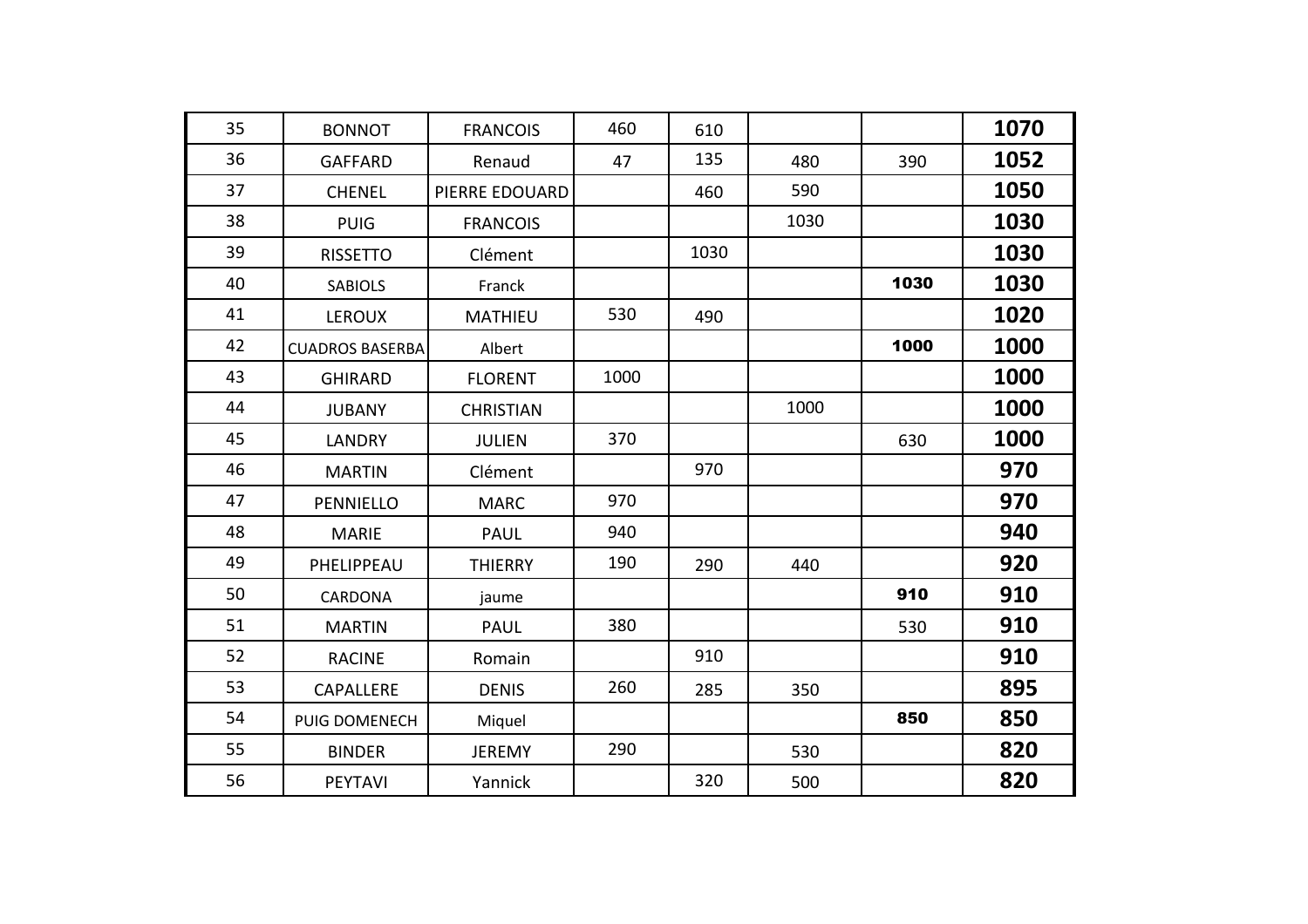| 57 | <b>ERNANDEZ SALGUED</b> | adria              |     |     |     | 810 | 810 |
|----|-------------------------|--------------------|-----|-----|-----|-----|-----|
| 58 | <b>SALA</b>             | <b>CHRISTIAN</b>   |     |     | 330 | 480 | 810 |
| 59 | <b>AGUILERA</b>         | <b>NICOLAS</b>     | 510 |     | 295 |     | 805 |
| 60 | <b>OLIVER</b>           | Laurent            |     | 790 |     |     | 790 |
| 61 | <b>RABAT</b>            | <b>PATRICK</b>     | 790 |     |     |     | 790 |
| 62 | <b>ALIEU</b>            | Alain              |     | 770 |     |     | 770 |
| 63 | <b>MAZACZ</b>           | <b>Stanislas</b>   |     |     |     | 770 | 770 |
| 64 | <b>PANNOUX</b>          | <b>REMY</b>        | 240 | 155 | 360 |     | 755 |
| 65 | <b>CONEGERO</b>         | Olivier            |     | 730 |     |     | 730 |
| 66 | <b>RIPAULT</b>          | Pablo              |     |     |     | 730 | 730 |
| 67 | SOL                     | <b>LAURENT</b>     |     |     | 730 |     | 730 |
| 68 | <b>THAON</b>            | <b>MARC</b>        | 730 |     |     |     | 730 |
| 69 | <b>KAUFMANN</b>         | <b>FRANCIS</b>     |     |     | 710 |     | 710 |
| 70 | <b>SEREE DE ROCH</b>    | <b>NICOLAS</b>     | 710 |     |     |     | 710 |
| 71 | SALVAT                  | <b>FREDERIC</b>    | 38  | 260 |     | 400 | 698 |
| 72 | <b>MORATA</b>           | <b>MICHAEL</b>     |     | 690 |     |     | 690 |
| 73 | <b>GUITART</b>          | <b>MICHEL</b>      |     |     | 255 | 430 | 685 |
| 74 | <b>CHEVREUIL</b>        | Mathieu            |     |     |     | 650 | 650 |
| 75 | <b>RIU</b>              | <b>OLIVIER</b>     | 220 | 430 |     |     | 650 |
| 76 | <b>MARCO</b>            | Gérald             |     | 630 |     |     | 630 |
| 77 | <b>DUTHOIT</b>          | Jean-Marc          |     |     |     | 610 | 610 |
| 78 | <b>GARROS</b>           | <b>JEAN MICHEL</b> | 610 |     |     |     | 610 |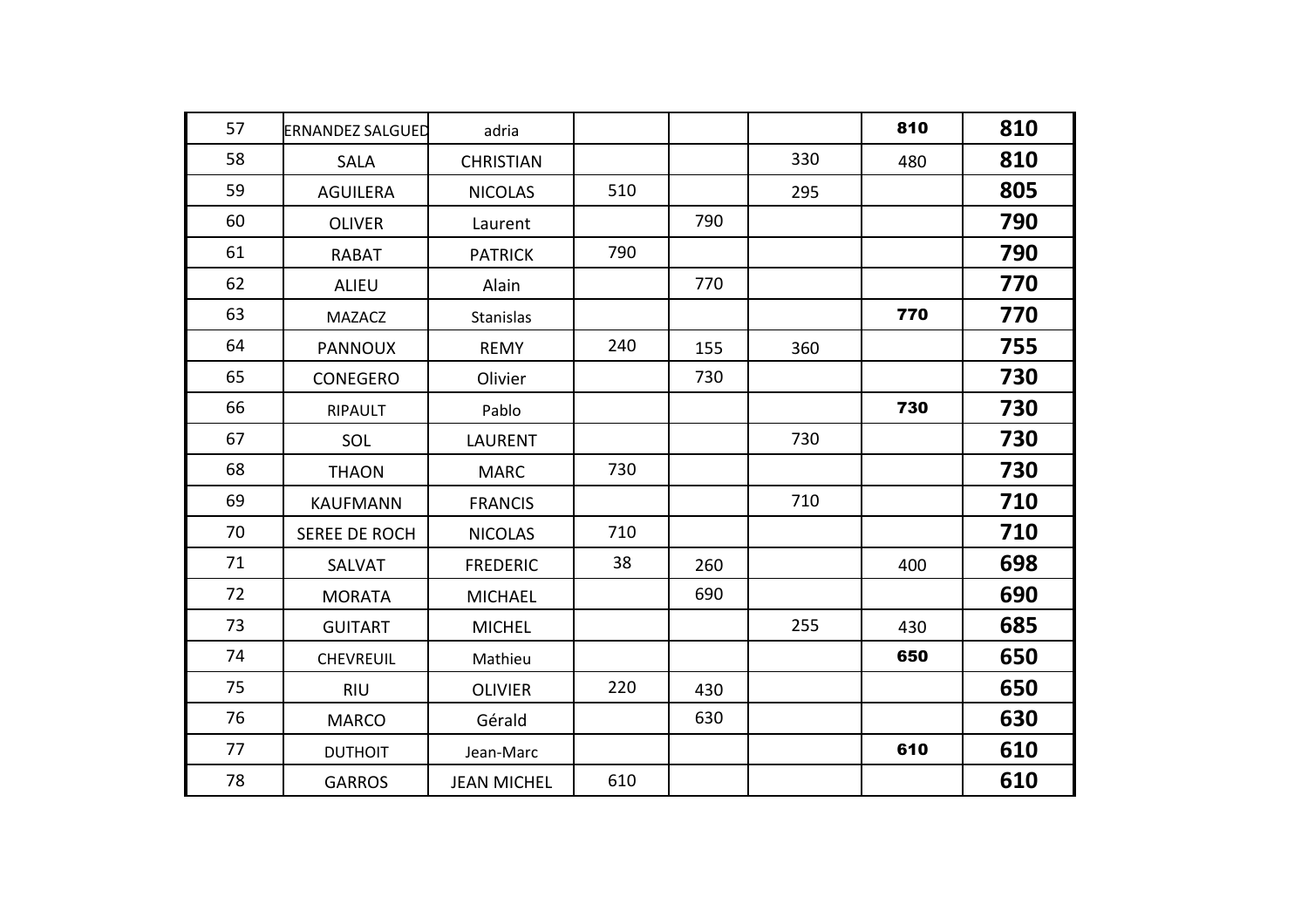| 79  | <b>VALETTE</b>   | <b>VINCENT</b>   |     |     | 610 |     | 610 |
|-----|------------------|------------------|-----|-----|-----|-----|-----|
| 80  | COLOMER GONZALEZ | Moïses           |     |     |     | 590 | 590 |
| 81  | <b>PAGES</b>     | <b>MARC</b>      | 320 | 270 |     |     | 590 |
| 82  | <b>CASADESUS</b> | <b>NICOLAS</b>   | 570 |     |     |     | 570 |
| 83  | <b>POLI</b>      | Thibaut          |     |     |     | 570 | 570 |
| 84  | RIBERE           | <b>ADRIEN</b>    |     |     | 550 |     | 550 |
| 85  | <b>MARROT</b>    | <b>JULIEN</b>    | 44  | 185 | 320 |     | 549 |
| 86  | <b>BESNARD</b>   | Frédéric         |     |     |     | 540 | 540 |
| 87  | <b>DEFRASNE</b>  | Jean-francois    |     | 540 |     |     | 540 |
| 88  | <b>HELDER</b>    | <b>MADEIRA</b>   |     |     | 540 |     | 540 |
| 89  | <b>MALIS</b>     | Julien           | 540 |     |     |     | 540 |
| 90  | <b>MAHDI</b>     | <b>FREDERIC</b>  | 430 | 95  |     |     | 525 |
| 91  | ZENAKHI          | Karim            |     | 520 |     |     | 520 |
| 92  | <b>BLOT</b>      | David            |     | 510 |     |     | 510 |
| 93  | <b>SIBIEUDE</b>  | Jérôme           |     | 120 | 390 |     | 510 |
| 94  | <b>VALLIER</b>   | Jérôme           |     |     |     | 510 | 510 |
| 95  | <b>BERGE</b>     | <b>SEBASTIEN</b> | 60  |     | 430 |     | 490 |
| 96  | <b>MOLINS</b>    | Julien           |     |     |     | 490 | 490 |
| 97  | <b>KRASKER</b>   | Romain           | 17  | 29  | 140 | 300 | 486 |
| 98  | <b>OKAZ</b>      | <b>GHISLAIN</b>  | 195 |     | 290 |     | 485 |
| 99  | <b>MARTINOT</b>  | <b>MICHEL</b>    | 480 |     |     |     | 480 |
| 100 | <b>FLEURET</b>   | Damien           |     |     |     | 470 | 470 |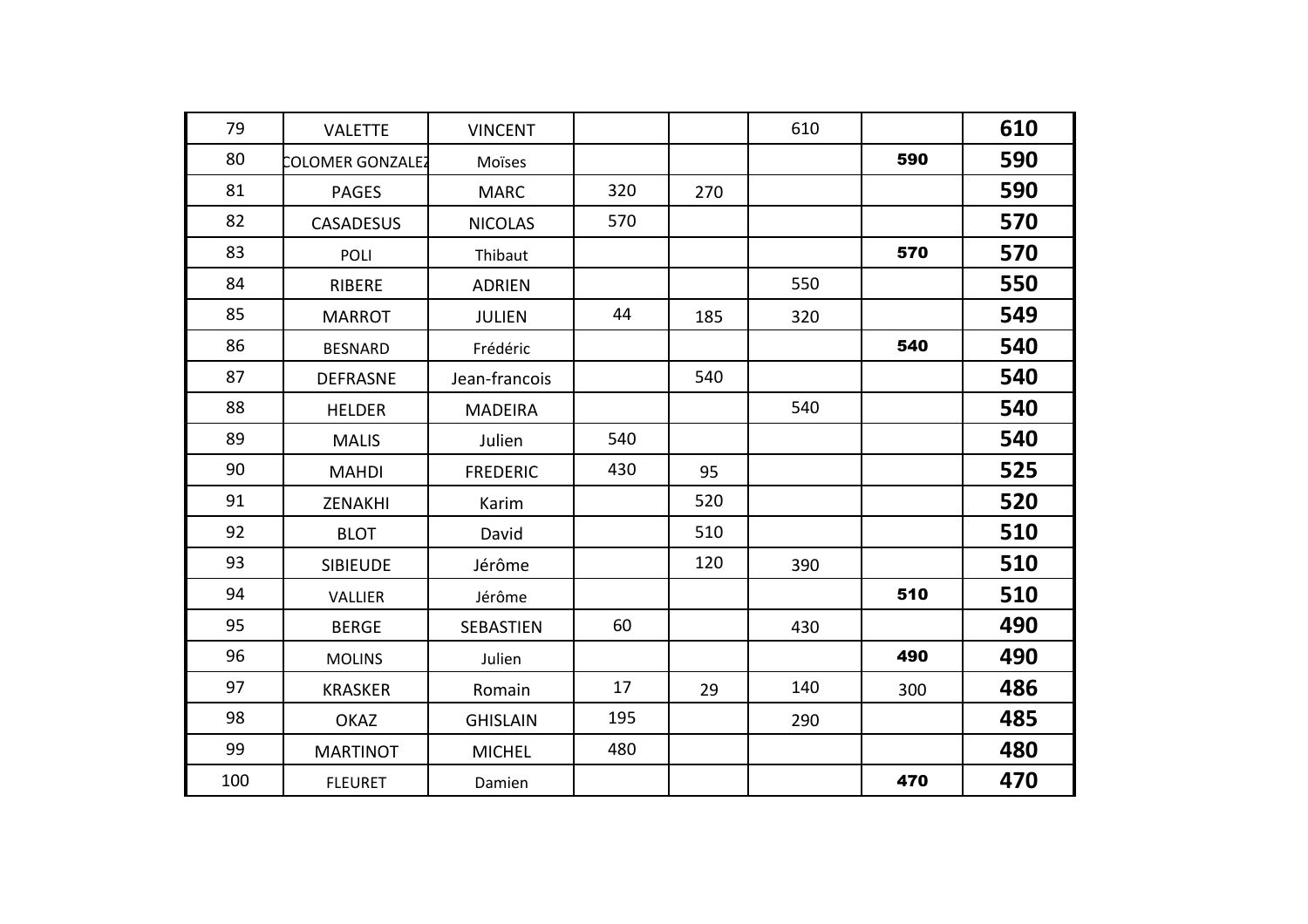| 101 | <b>JUNY</b>      | <b>LIONEL</b>  |     |     | 470 |     | 470 |
|-----|------------------|----------------|-----|-----|-----|-----|-----|
| 102 | <b>NAVARRO</b>   | <b>JOACHIM</b> | 470 |     |     |     | 470 |
| 103 | <b>VERRIER</b>   | <b>ERIC</b>    | 15  | 38  | 120 | 295 | 468 |
| 104 | <b>LANCHANTI</b> | SYLVAIN        |     |     | 460 |     | 460 |
| 105 | <b>MASLARSKI</b> | Jordane        |     | 175 | 280 |     | 455 |
| 106 | <b>BOIXEDA</b>   | Hubert         |     |     |     | 450 | 450 |
| 107 | <b>DELALEUX</b>  | <b>HERVE</b>   |     |     | 450 |     | 450 |
| 108 | <b>LEGUENNEC</b> | LOIC           | 450 |     |     |     | 450 |
| 109 | <b>LEHR</b>      | Damien         |     | 450 |     |     | 450 |
| 110 | <b>CALVET</b>    | Jean Roger     |     |     |     | 440 | 440 |
| 111 | <b>PENOT</b>     | Romain         |     | 440 |     |     | 440 |
| 112 | <b>FERNANDES</b> | <b>ALFREDO</b> | 55  | 380 |     |     | 435 |
| 113 | <b>FIEVEZ</b>    | <b>ADRIEN</b>  | 175 | 255 |     |     | 430 |
| 114 | <b>REIG</b>      | <b>JEAN</b>    | 180 | 250 |     |     | 430 |
| 115 | <b>ROSSIGNOL</b> | <b>SERGE</b>   | 14  | 25  | 125 | 265 | 429 |
| 116 | FERNANDEZ        | François       |     | 420 |     |     | 420 |
| 117 | <b>PARAYRE</b>   | <b>VINCENT</b> |     |     | 420 |     | 420 |
| 118 | <b>PUIG</b>      | Christian      |     |     |     | 420 | 420 |
| 119 | <b>VILLA</b>     | Marc           | 420 |     |     |     | 420 |
| 120 | <b>BERTHET</b>   | <b>RENAUD</b>  | 410 |     |     |     | 410 |
| 121 | <b>CANAL</b>     | <b>PIERRE</b>  |     |     | 410 |     | 410 |
| 122 | <b>CROVATTO</b>  | Sylvain        |     | 410 |     |     | 410 |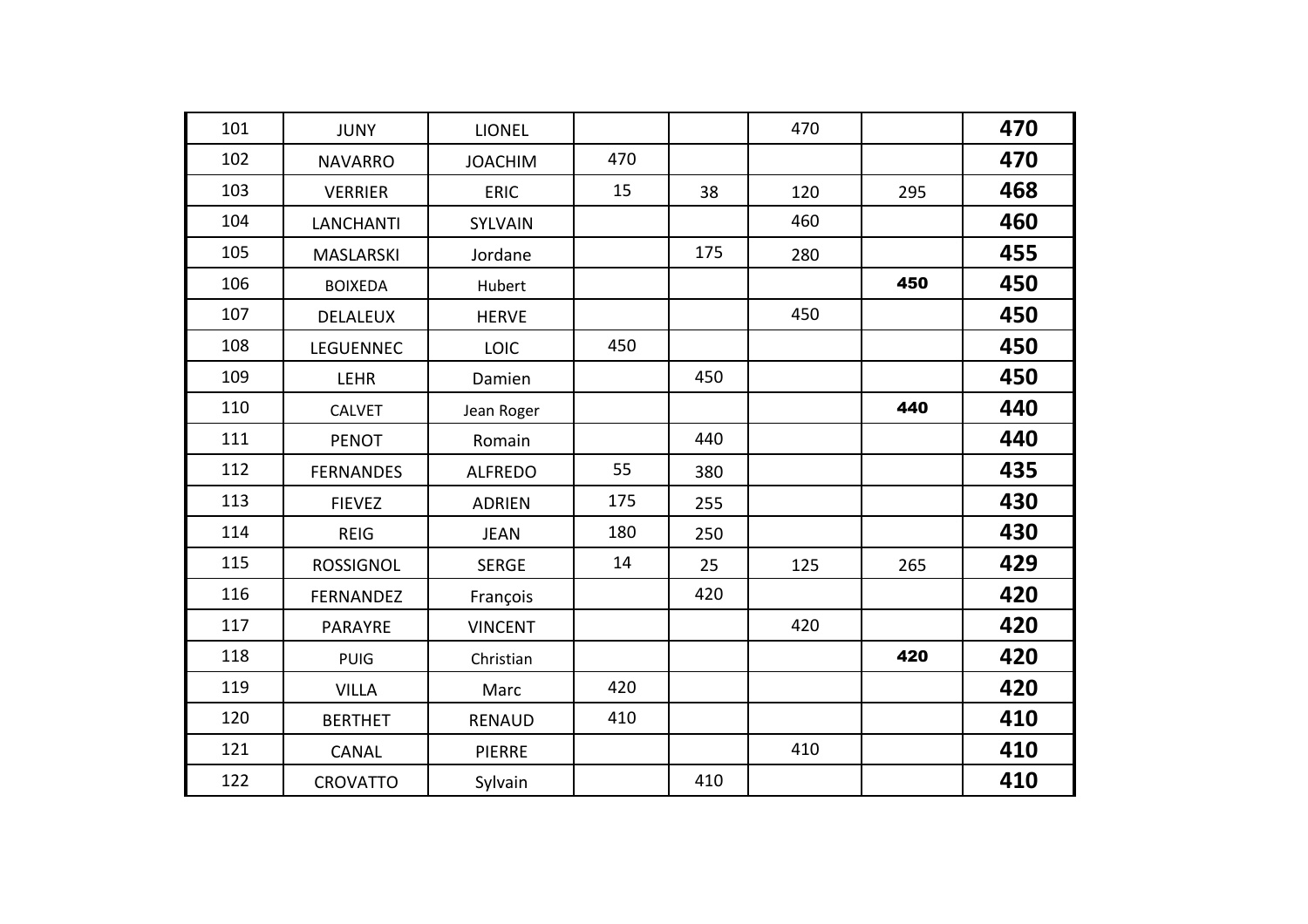| 123 | <b>LHERMENIER</b> | <b>RICHARD</b>  | 125 | 280 |     |     | 405 |
|-----|-------------------|-----------------|-----|-----|-----|-----|-----|
| 124 | <b>FERNANDES</b>  | Duarte          |     | 22  |     | 380 | 402 |
| 125 | <b>ROUSSEL</b>    | <b>YOAN</b>     |     |     | 400 |     | 400 |
| 126 | <b>FERREOL</b>    | <b>JEREMY</b>   | 390 |     |     |     | 390 |
| 127 | <b>ROLLAND</b>    | Mickaël         |     | 390 |     |     | 390 |
| 128 | <b>COMAS</b>      | <b>BRUNO</b>    | 46  | 340 |     |     | 386 |
| 129 | <b>BLEY</b>       | <b>LAURENT</b>  |     |     | 380 |     | 380 |
| 130 | <b>MARCO</b>      | <b>GERARD</b>   |     | 18  | 75  | 285 | 378 |
| 131 | <b>LANNOY</b>     | <b>STEVE</b>    |     |     | 370 |     | 370 |
| 132 | <b>PELLICER</b>   | Francesc        |     |     |     | 370 | 370 |
| 133 | <b>HOUMS</b>      | Patrice         |     |     |     | 360 | 360 |
| 134 | LAVAL             | <b>MAXIME</b>   |     | 360 |     |     | 360 |
| 135 | HERNANDEZ         | Raymond         |     |     |     | 350 | 350 |
| 136 | PALAU             | Ernest          |     | 350 |     |     | 350 |
| 137 | <b>HERNANDEZ</b>  | <b>ISAAC</b>    | 16  |     | 65  | 260 | 341 |
| 138 | <b>DENIAU</b>     | <b>CHRIS</b>    | 340 |     |     |     | 340 |
| 139 | <b>GINESTA</b>    | Jean Michel     |     |     |     | 340 | 340 |
| 140 | <b>DAURE</b>      | <b>FRANCOIS</b> | 150 | 180 |     |     | 330 |
| 141 | <b>GEA</b>        | Sylvain         |     |     |     | 330 | 330 |
| 142 | <b>MALDAN</b>     | <b>LAURENT</b>  | 330 |     |     |     | 330 |
| 143 | <b>VERDAGUER</b>  | Sébastien       |     | 330 |     |     | 330 |
| 144 | LEMAIRE           | David           |     | 43  | 285 |     | 328 |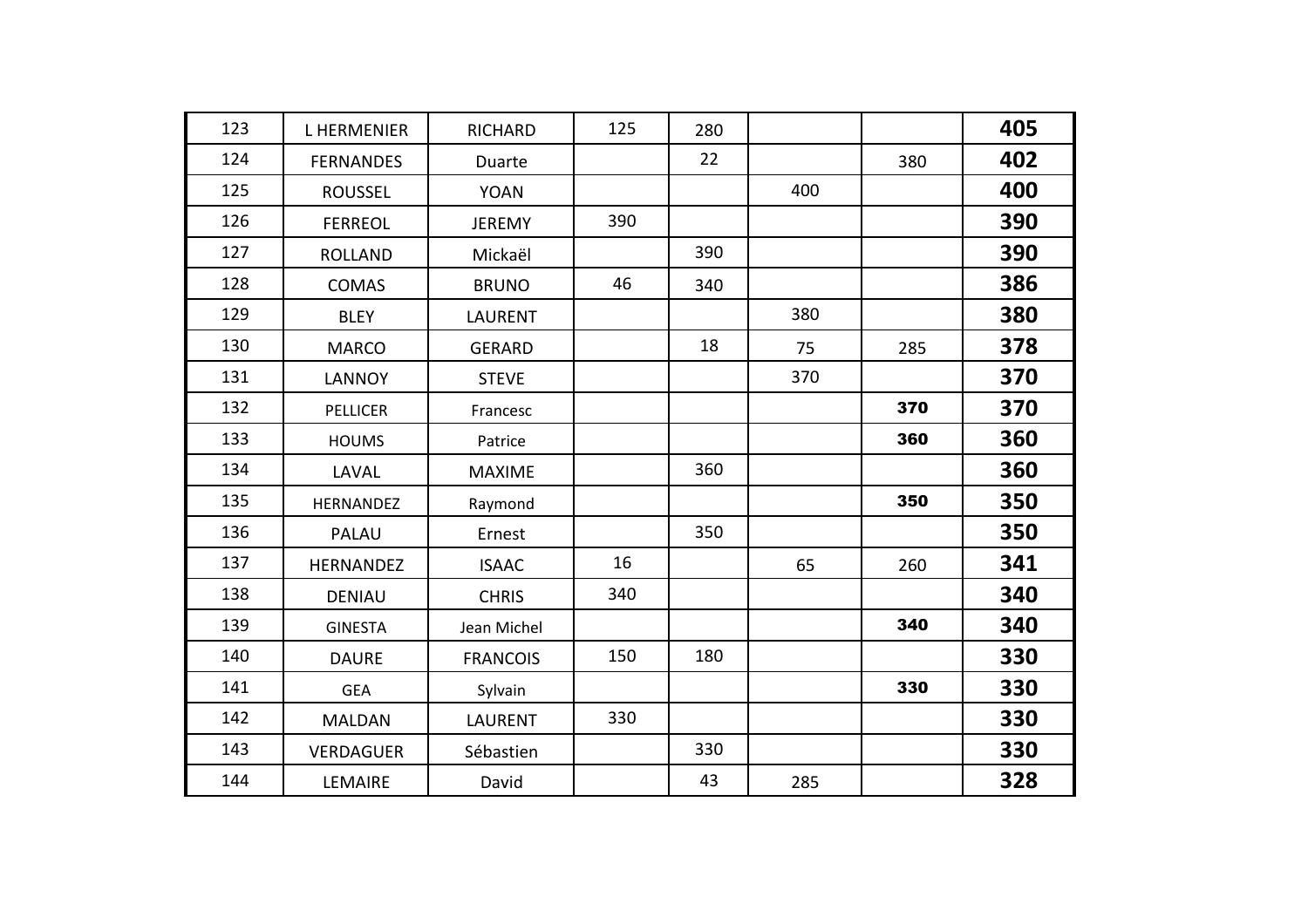| 145 | <b>BOUREILLE</b> | <b>YANN</b>     | 26  |     | 300 |     | 326 |
|-----|------------------|-----------------|-----|-----|-----|-----|-----|
| 146 | <b>PARXES</b>    | Maurice         |     |     |     | 320 | 320 |
| 147 | <b>PITOUX</b>    | <b>JULIEN</b>   | 115 | 200 |     |     | 315 |
| 148 | LAZZARA          | Jérémy          |     | 310 |     |     | 310 |
| 149 | <b>MOULLEC</b>   | Gérard          |     |     |     | 310 | 310 |
| 150 | <b>PENOT</b>     | <b>CLAUDE</b>   |     |     | 60  | 250 | 310 |
| 151 | SALMERON         | <b>FRANCOIS</b> | 310 |     |     |     | 310 |
| 152 | WAELES           | <b>PATRICK</b>  |     |     | 310 |     | 310 |
| 153 | <b>DUBUS</b>     | <b>ARNAUD</b>   | 39  |     | 265 |     | 304 |
| 154 | <b>NOYE</b>      | Thierry         |     | 300 |     |     | 300 |
| 155 | <b>RAYNAL</b>    | <b>FABIEN</b>   | 300 |     |     |     | 300 |
| 156 | <b>GIORGI</b>    | <b>JEREMY</b>   | 295 |     |     |     | 295 |
| 157 | <b>HEIMISSON</b> | Haukur          |     | 295 |     |     | 295 |
| 158 | VILLANNEVA       | <b>GEORGES</b>  |     | 60  | 235 |     | 295 |
| 159 | <b>NILON</b>     | Joel            |     |     |     | 290 | 290 |
| 160 | <b>BALANCA</b>   | <b>LAURENT</b>  | 285 |     |     |     | 285 |
| 161 | <b>COMAS</b>     | <b>PHILIPPE</b> | 280 |     |     |     | 280 |
| 162 | <b>MAGNON</b>    | Laurent         |     |     |     | 280 | 280 |
| 163 | <b>CHAPELAT</b>  | <b>MARCEL</b>   |     |     | 275 |     | 275 |
| 164 | <b>JOVER</b>     | Pascal          |     | 275 |     |     | 275 |
| 165 | <b>MURAT</b>     | <b>MICHEL</b>   | 275 |     |     |     | 275 |
| 166 | <b>ROURA</b>     | Pau             |     |     |     | 275 | 275 |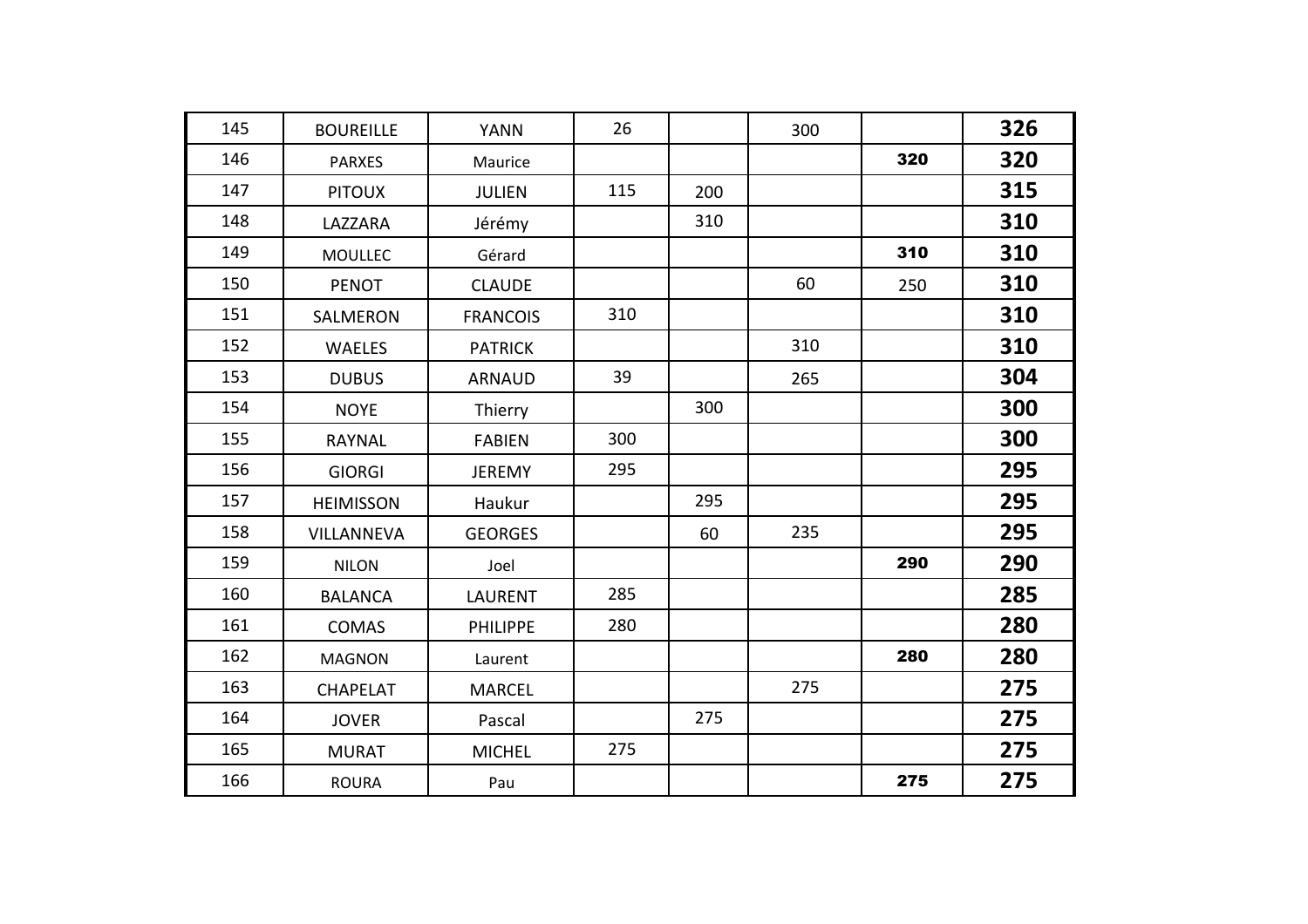| 167 | <b>BESNARD</b>     | Julien             |     |     |     | 270 | 270 |
|-----|--------------------|--------------------|-----|-----|-----|-----|-----|
| 168 | <b>CARBONNET</b>   | <b>MATHIEU</b>     | 120 | 150 |     |     | 270 |
| 169 | <b>GUIBAMAND</b>   | <b>PHILIPPE</b>    |     |     | 270 |     | 270 |
| 170 | <b>CERESUELA</b>   | <b>STEPHAN</b>     |     | 265 |     |     | 265 |
| 171 | <b>CHIESURA</b>    | SAMUEL             | 265 |     |     |     | 265 |
| 172 | <b>VALETTE</b>     | <b>PIERRICK</b>    |     |     | 260 |     | 260 |
| 173 | <b>ETOGO</b>       | Félix              |     |     |     | 255 | 255 |
| 174 | <b>MEROU</b>       | <b>CHRISTIAN</b>   | 255 |     |     |     | 255 |
| 175 | <b>BONET</b>       | <b>JEROME</b>      | 250 |     |     |     | 250 |
| 176 | <b>GRAS</b>        | <b>ROLAND</b>      |     |     | 250 |     | 250 |
| 177 | <b>KOSTRZEVA</b>   | <b>FABIEN</b>      | 80  | 170 |     |     | 250 |
| 178 | <b>LOPEZ</b>       | Michel             |     | 45  | 205 |     | 250 |
| 179 | <b>DUFOUR</b>      | <b>DAMIEN</b>      |     |     | 245 |     | 245 |
| 180 | <b>GRANDPIERRE</b> | <b>XAVIER</b>      | 245 |     |     |     | 245 |
| 181 | <b>MARTING</b>     | Jérémy             |     | 245 |     |     | 245 |
| 182 | <b>CANAL</b>       | <b>BENOIT</b>      |     |     | 240 |     | 240 |
| 183 | <b>OSELLA</b>      | Christophe         |     | 240 |     |     | 240 |
| 184 | <b>GOUVRIT</b>     | <b>LIONEL</b>      |     | 235 |     |     | 235 |
| 185 | <b>PASTOR</b>      | <b>FRANCOIS</b>    | 235 |     |     |     | 235 |
| 186 | <b>BERTHET</b>     | Julien             | 230 |     |     |     | 230 |
| 187 | <b>GILLERON</b>    | <b>JEAN PIERRE</b> |     |     | 230 |     | 230 |
| 188 | <b>JAMPY</b>       | Mathieu            |     | 230 |     |     | 230 |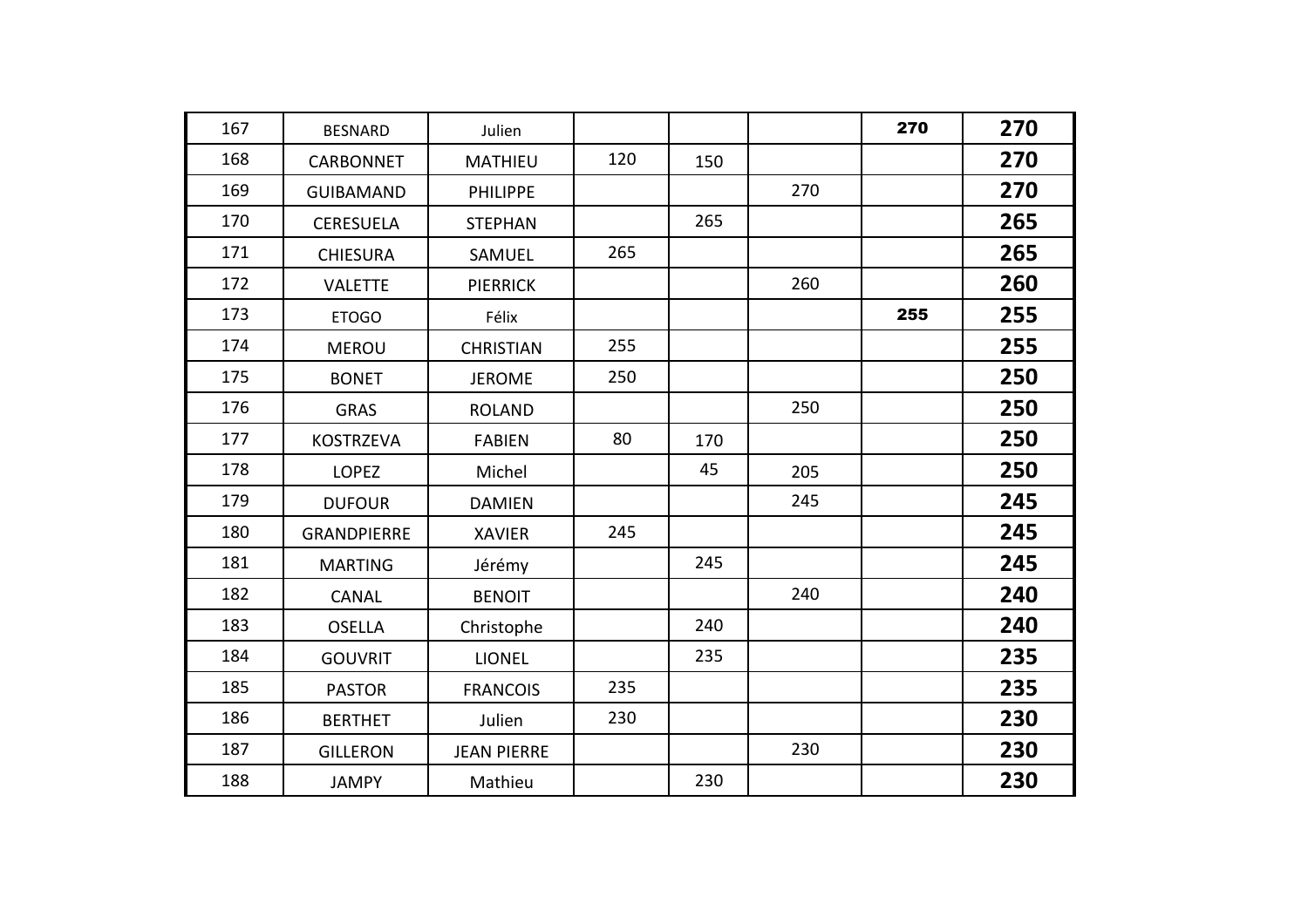| 189 | <b>BOURLIER</b>  | Manuel             |     | 225 |     | 225 |
|-----|------------------|--------------------|-----|-----|-----|-----|
| 190 | <b>PEREZ</b>     | COSME              |     |     | 225 | 225 |
| 191 | <b>VIDAL</b>     | <b>JACQUES</b>     | 225 |     |     | 225 |
| 192 | <b>BELKHIRI</b>  | <b>SAMIR</b>       |     |     | 220 | 220 |
| 193 | COUSTEAU         | Alexandre          |     | 220 |     | 220 |
| 194 | <b>BOUDIER</b>   | Johan              |     | 215 |     | 215 |
| 195 | <b>FRANCOIS</b>  | <b>FREDERIC</b>    | 215 |     |     | 215 |
| 196 | <b>SOULA</b>     | <b>XAVIER</b>      |     |     | 215 | 215 |
| 197 | <b>DANOY</b>     | <b>JEAN PIERRE</b> |     |     | 210 | 210 |
| 198 | <b>PALOFFIS</b>  | SAMUEL             | 110 | 100 |     | 210 |
| 199 | <b>BERLEMONT</b> | Olivier            |     | 205 |     | 205 |
| 200 | <b>MARCHAIS</b>  | <b>ANTHONY</b>     | 205 |     |     | 205 |
| 201 | <b>BRONDEAU</b>  | <b>LAURENT</b>     | 200 |     |     | 200 |
| 202 | <b>GINESTA</b>   | <b>MICHEL</b>      |     |     | 200 | 200 |
| 203 | LAIR             | <b>GEORGES</b>     |     |     | 195 | 195 |
| 204 | <b>MEUSNIER</b>  | Mikaël             |     | 195 |     | 195 |
| 205 | <b>FABRE</b>     | Julien             |     | 19  | 175 | 194 |
| 206 | <b>DORANDEU</b>  | <b>PATRICK</b>     |     | 190 |     | 190 |
| 207 | <b>MEZY</b>      | <b>PIERRE</b>      |     |     | 190 | 190 |
| 208 | <b>FERNANDEZ</b> | <b>FREDERIC</b>    |     |     | 185 | 185 |
| 209 | <b>PEREZ</b>     | <b>BENOIT</b>      | 185 |     |     | 185 |
| 210 | <b>MAYDAT</b>    | Christophe         |     | 27  | 155 | 182 |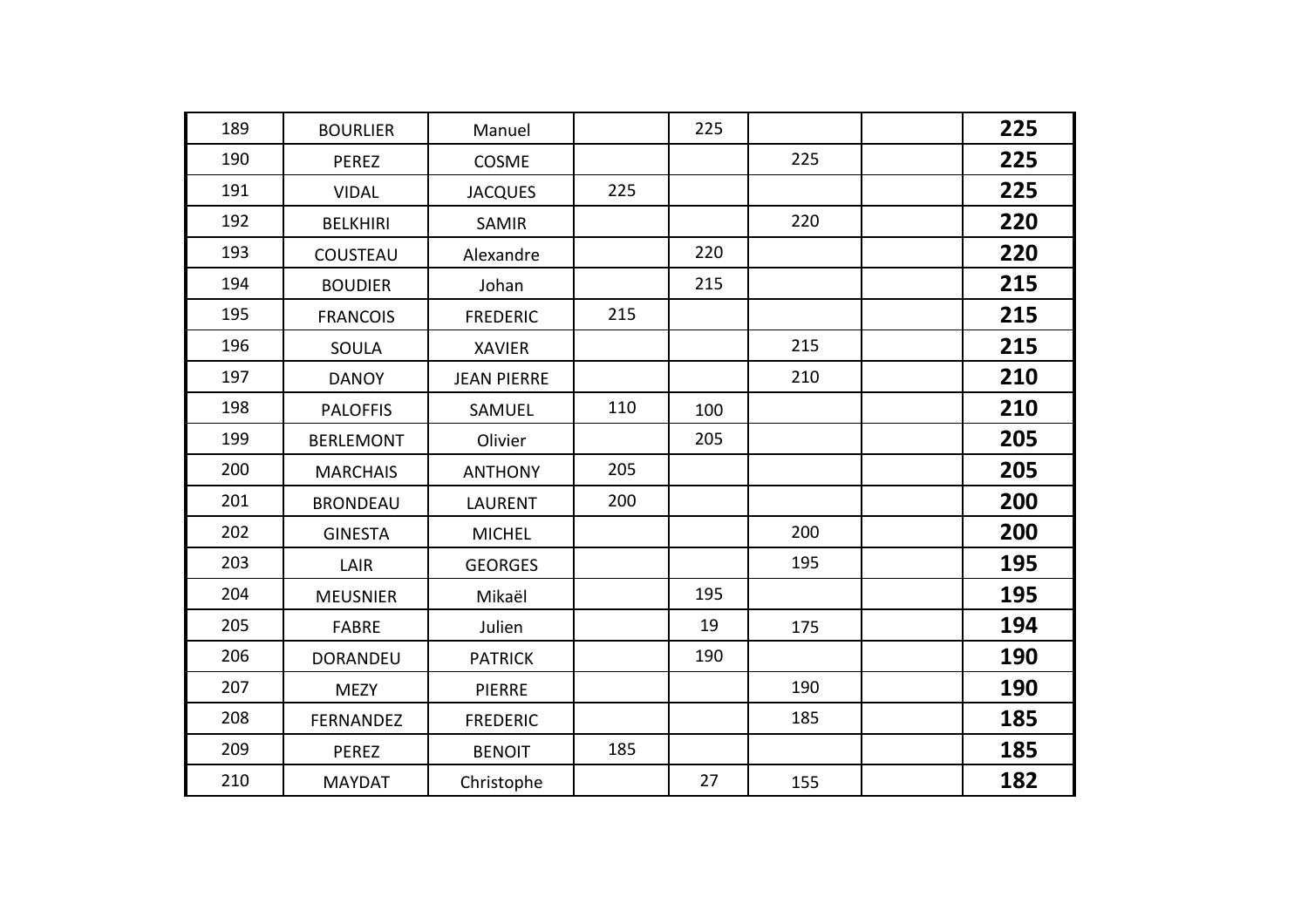| 211 | <b>STEPHAN</b>    | <b>YOANN</b>   |     |     | 180 | 180 |
|-----|-------------------|----------------|-----|-----|-----|-----|
| 212 | <b>ROQUET</b>     | <b>VINCENT</b> | 105 | 70  |     | 175 |
| 213 | <b>GOMIS</b>      | <b>LAURENT</b> | 170 |     |     | 170 |
| 214 | <b>MAS</b>        | <b>DIDIER</b>  |     |     | 170 | 170 |
| 215 | <b>CARRASCO</b>   | André          |     | 165 |     | 165 |
| 216 | <b>GUITARD</b>    | <b>MICHEL</b>  | 165 |     |     | 165 |
| 217 | <b>VERGNIERES</b> | <b>MAXIME</b>  |     |     | 165 | 165 |
| 218 | <b>GUISSET</b>    | <b>ARNAUD</b>  | 160 |     |     | 160 |
| 219 | LAPLAUD           | <b>GREGORY</b> |     |     | 160 | 160 |
| 220 | <b>PRAT</b>       | Mickaël        |     | 160 |     | 160 |
| 221 | <b>ROHEE</b>      | <b>MAURICE</b> | 155 |     |     | 155 |
| 222 | <b>BONICEL</b>    | <b>PIERRE</b>  |     |     | 150 | 150 |
| 223 | <b>BEY</b>        | <b>FABRICE</b> | 145 |     |     | 145 |
| 224 | CALEGARI          | Ermanno        |     | 145 |     | 145 |
| 225 | PEYROU            | <b>FABIEN</b>  |     |     | 145 | 145 |
| 226 | <b>CALLIS</b>     | Christophe     |     | 140 |     | 140 |
| 227 | <b>DUNYACH</b>    | <b>NOEL</b>    | 140 |     |     | 140 |
| 228 | <b>DURAND</b>     | <b>DIDIER</b>  |     |     | 135 | 135 |
| 229 | <b>CASTELLO</b>   | Jérôme         |     | 130 |     | 130 |
| 230 | LESSARD           | <b>FABIO</b>   | 130 |     |     | 130 |
| 231 | <b>MARCUELLO</b>  | <b>HENRI</b>   |     |     | 130 | 130 |
| 232 | <b>LLOVERAS</b>   | <b>JEROME</b>  | 85  | 44  |     | 129 |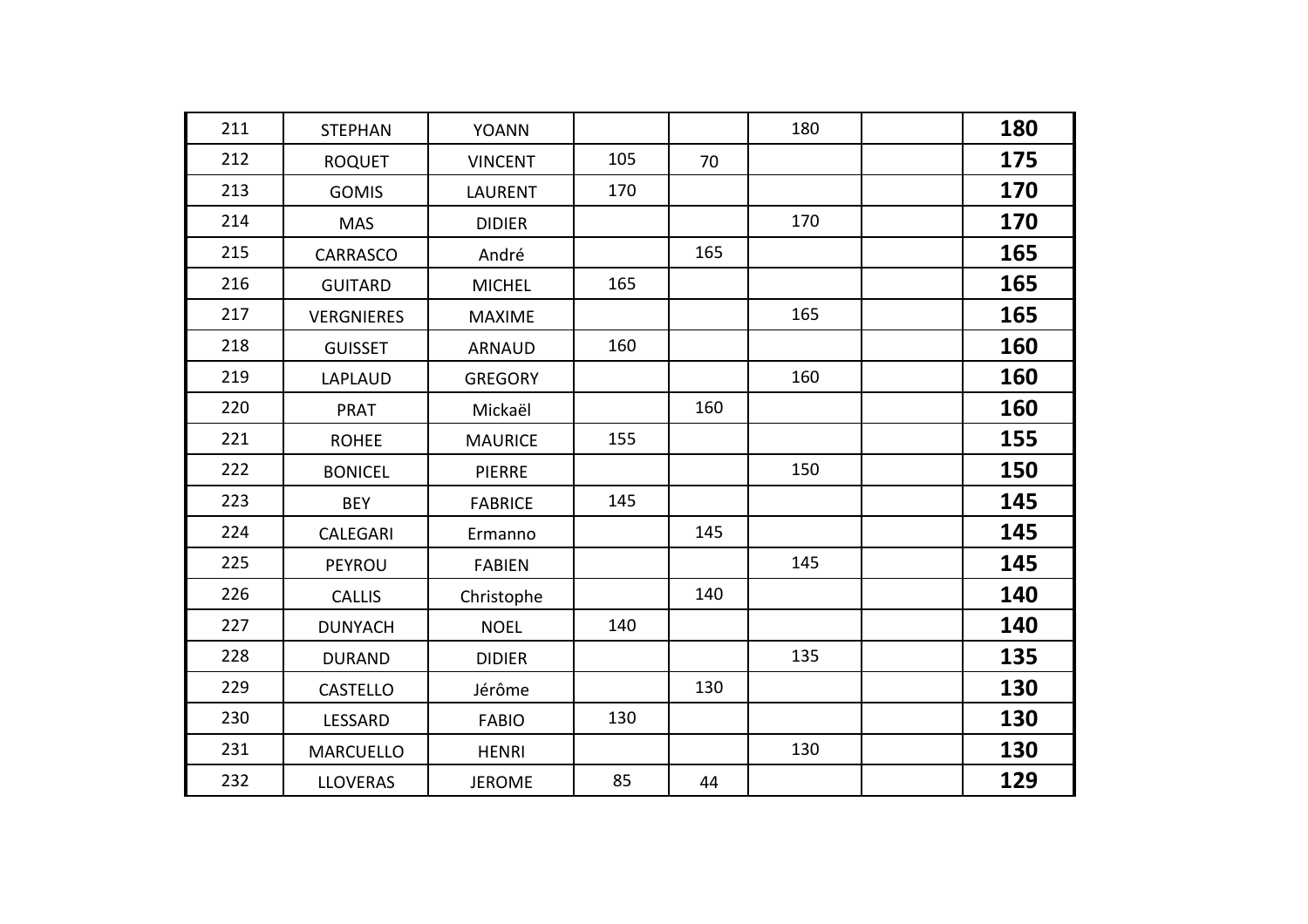| 233 | <b>GARCIA</b>    | <b>JEAN-MARIE</b>  |     | 125 |     | 125 |
|-----|------------------|--------------------|-----|-----|-----|-----|
| 234 | <b>MAS</b>       | Ludovic            |     | 115 |     | 115 |
| 235 | <b>URGIN</b>     | <b>OLIVIER</b>     |     |     | 115 | 115 |
| 236 | <b>DESARTINE</b> | <b>CHRISTIAN</b>   | 29  | 85  |     | 114 |
| 237 | <b>CHEMET</b>    | Jacques            |     | 13  | 100 | 113 |
| 238 | <b>BERDAGUE</b>  | Thierry            |     | 110 |     | 110 |
| 239 | <b>PARIS</b>     | <b>FLAVIEN</b>     |     |     | 110 | 110 |
| 240 | DE SIMONE        | <b>JEAN CLAUDE</b> |     |     | 105 | 105 |
| 241 | <b>MIRO</b>      | Vincent            |     | 105 |     | 105 |
| 242 | <b>PAGES</b>     | <b>ROBERT</b>      | 100 |     |     | 100 |
| 243 | <b>COLL</b>      | <b>CLAUDE</b>      | 95  |     |     | 95  |
| 244 | <b>DILAS</b>     | <b>COSAT</b>       |     |     | 95  | 95  |
| 245 | <b>ARTUS</b>     | <b>MARC</b>        |     |     | 90  | 90  |
| 246 | <b>CAZENOVE</b>  | <b>JEAN</b>        | 90  |     |     | 90  |
| 247 | <b>CHETIOUI</b>  | <b>OLIVIER</b>     |     | 90  |     | 90  |
| 248 | <b>JAMES</b>     | <b>GEORGES</b>     |     |     | 85  | 85  |
| 249 | <b>BLANC</b>     | <b>LUCAS</b>       |     |     | 80  | 80  |
| 250 | <b>VEGA</b>      | <b>OLIVIER</b>     |     | 80  |     | 80  |
| 251 | <b>DURAND</b>    | <b>LAURENT</b>     | 45  | 33  |     | 78  |
| 252 | <b>HULLAR</b>    | <b>PAUL</b>        | 75  |     |     | 75  |
| 253 | LAIGLE           | Franck             |     | 75  |     | 75  |
| 254 | <b>MARTINEZ</b>  | Jeremy             | 70  |     |     | 70  |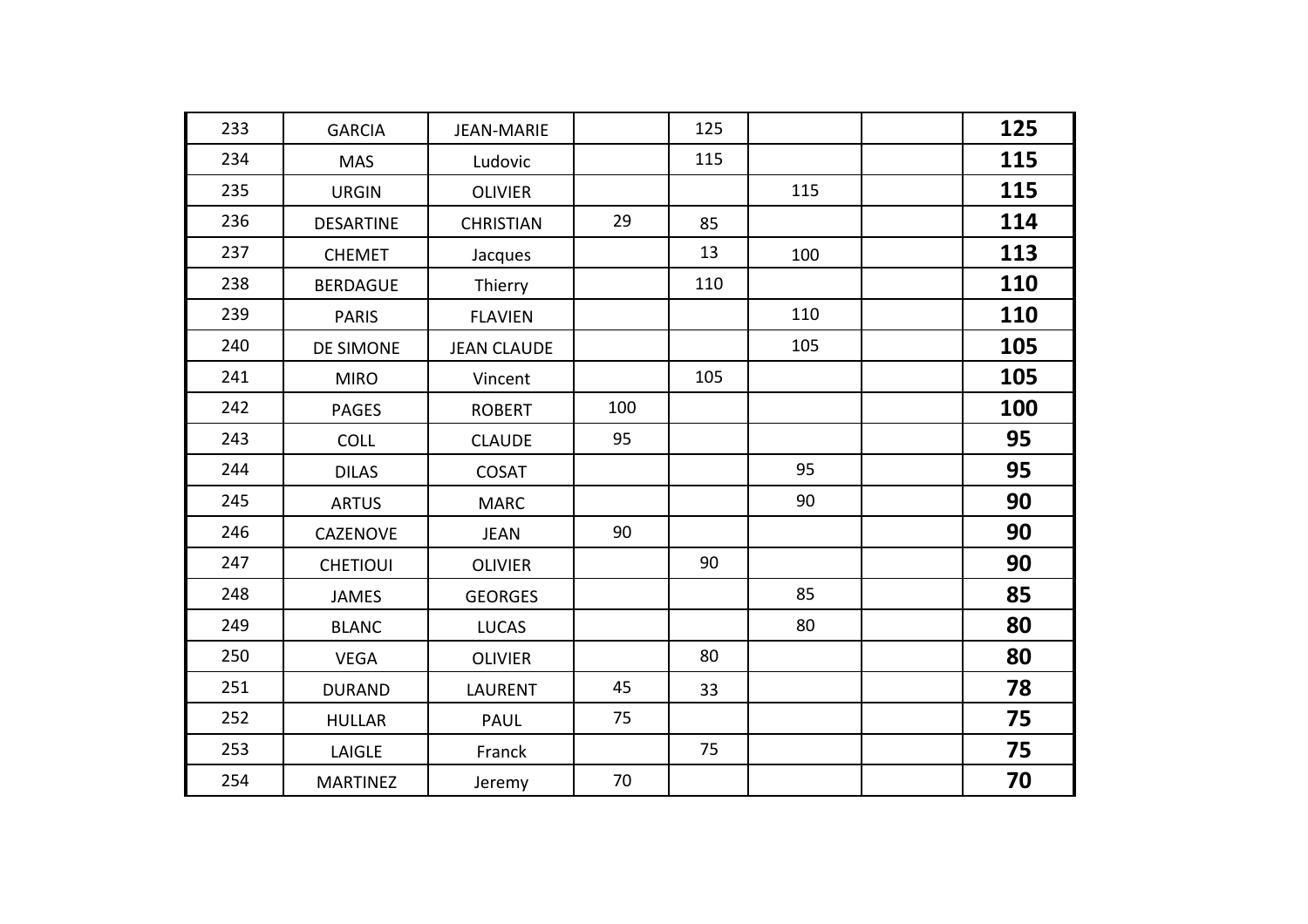| 255 | <b>TIX</b>         | <b>DENIS</b>     |    |    | 70 | 70 |
|-----|--------------------|------------------|----|----|----|----|
| 256 | <b>CABRERA</b>     | Frédéric         |    | 65 |    | 65 |
| 257 | <b>PRAT</b>        | <b>MICHEL</b>    | 65 |    |    | 65 |
| 258 | <b>JOCAVEIL</b>    | <b>JEAN-NOEL</b> | 28 | 28 |    | 56 |
| 259 | <b>BONES</b>       | <b>GEORGES</b>   |    |    | 55 | 55 |
| 260 | <b>CHAUFRIASSE</b> | <b>JEAN-LUC</b>  |    | 55 |    | 55 |
| 261 | <b>FALCHETTI</b>   | <b>CHARLES</b>   |    |    | 50 | 50 |
| 262 | <b>ROCA</b>        | <b>HENRI</b>     | 50 |    |    | 50 |
| 263 | <b>TABOUREAU</b>   | Philippe         |    | 50 |    | 50 |
| 264 | <b>BLANC</b>       | <b>JORDI</b>     |    |    | 49 | 49 |
| 265 | <b>CALVET</b>      | Jean-François    |    | 49 |    | 49 |
| 266 | <b>GIGANTO</b>     | <b>NICOLAS</b>   | 49 |    |    | 49 |
| 267 | <b>LOPEZ</b>       | <b>YVAN</b>      | 48 |    |    | 48 |
| 268 | SALABERT           | Jérôme           |    | 48 |    | 48 |
| 269 | LEREVENU           | <b>CYRILLE</b>   |    | 47 |    | 47 |
| 270 | <b>DELRANC</b>     | Thierry          |    | 46 |    | 46 |
| 271 | <b>ANDRE</b>       | <b>JOSE</b>      | 43 |    |    | 43 |
| 272 | <b>ENGRAND</b>     | ALEXANDRE        | 42 |    |    | 42 |
| 273 | <b>LAGUERRE</b>    | <b>Nicolas</b>   |    | 42 |    | 42 |
| 274 | <b>BAUX</b>        | SEBASTIEN        | 41 |    |    | 41 |
| 275 | <b>DUVILLIER</b>   | Sébastien        |    | 41 |    | 41 |
| 276 | <b>FAURE</b>       | Jean-Philippe    |    | 40 |    | 40 |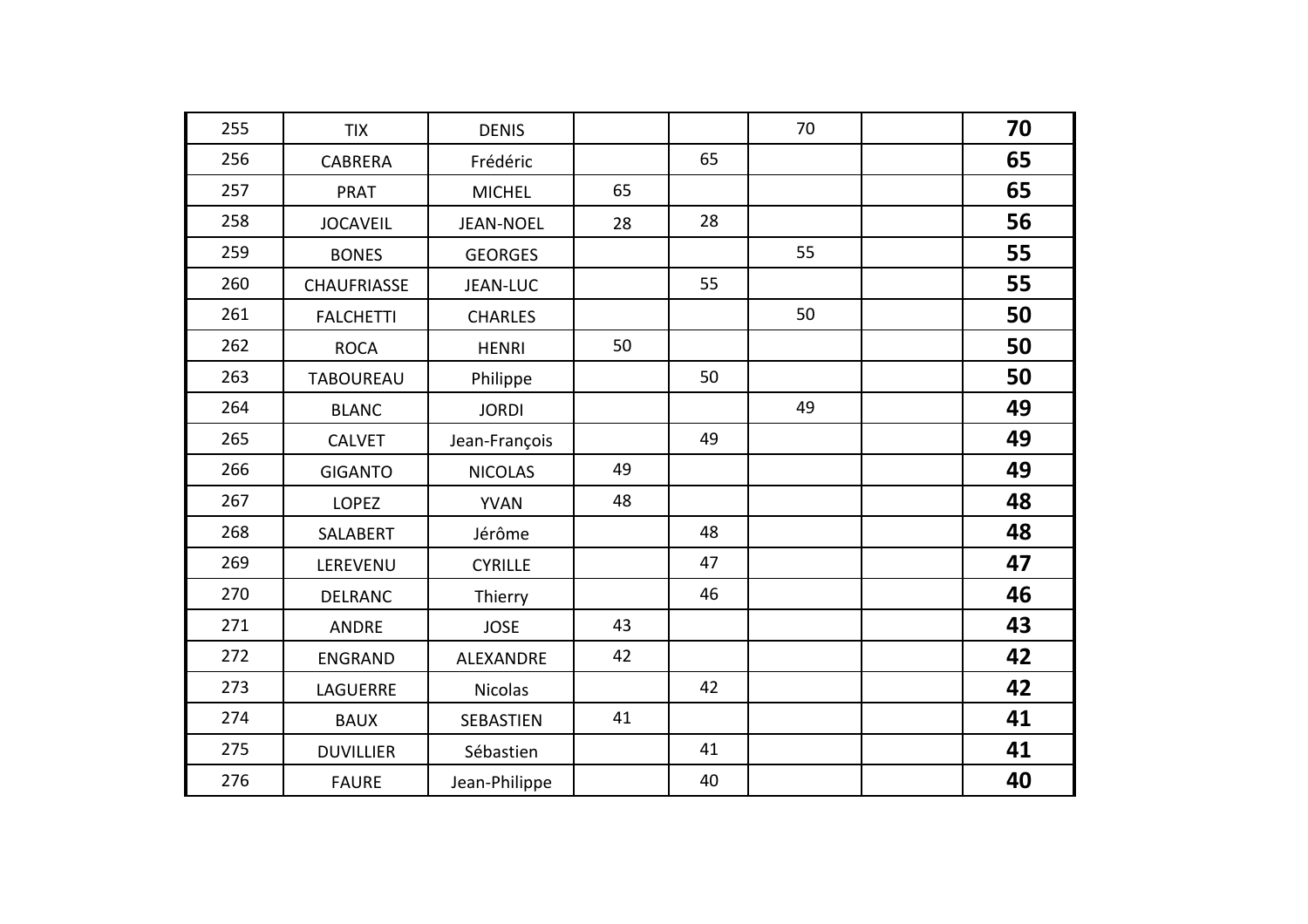| 277 | <b>SIBIEUDE</b>  | <b>PATRICE</b>    | 40 |    |  | 40 |
|-----|------------------|-------------------|----|----|--|----|
| 278 | <b>THOMMEREL</b> | Didier            |    | 39 |  | 39 |
| 279 | PLASMAN          | <b>FRANCOIS</b>   | 37 |    |  | 37 |
| 280 | <b>VILASEQUE</b> | <b>OLIVIER</b>    |    | 37 |  | 37 |
| 281 | LEONARDO         | Philippe          |    | 36 |  | 36 |
| 282 | <b>LEVEQUE</b>   | <b>LOIC</b>       | 36 |    |  | 36 |
| 283 | <b>HELAINE</b>   | Jérôme            |    | 35 |  | 35 |
| 284 | <b>KORMANN</b>   | <b>JULIEN</b>     | 35 |    |  | 35 |
| 285 | CREUZET-ROMEU    | Maxime            |    | 34 |  | 34 |
| 286 | <b>DUCLOS</b>    | <b>RODOLPHE</b>   | 34 |    |  | 34 |
| 287 | <b>CASTELLS</b>  | <b>JOSEP</b>      | 33 |    |  | 33 |
| 288 | <b>GARRIGUE</b>  | <b>MARC</b>       | 32 |    |  | 32 |
| 289 | <b>GASPARINI</b> | <b>THIERRY</b>    |    | 32 |  | 32 |
| 290 | <b>BALLOT</b>    | <b>CHRISTOPHE</b> |    | 31 |  | 31 |
| 291 | <b>SIBIEUDE</b>  | <b>FLORIAN</b>    | 31 |    |  | 31 |
| 292 | <b>FONTANEL</b>  | <b>NICOLAS</b>    | 30 |    |  | 30 |
| 293 | <b>THOMAS</b>    | Emmanuel          |    | 30 |  | 30 |
| 294 | <b>SOLIER</b>    | <b>ARNAUD</b>     | 27 |    |  | 27 |
| 295 | <b>PICAS</b>     | Philippe          |    | 26 |  | 26 |
| 296 | <b>PICAULT</b>   | Fabrice           | 25 |    |  | 25 |
| 297 | <b>ALVAREZ</b>   | Alain             |    | 24 |  | 24 |
| 298 | <b>CORDIER</b>   | <b>NICOLAS</b>    | 24 |    |  | 24 |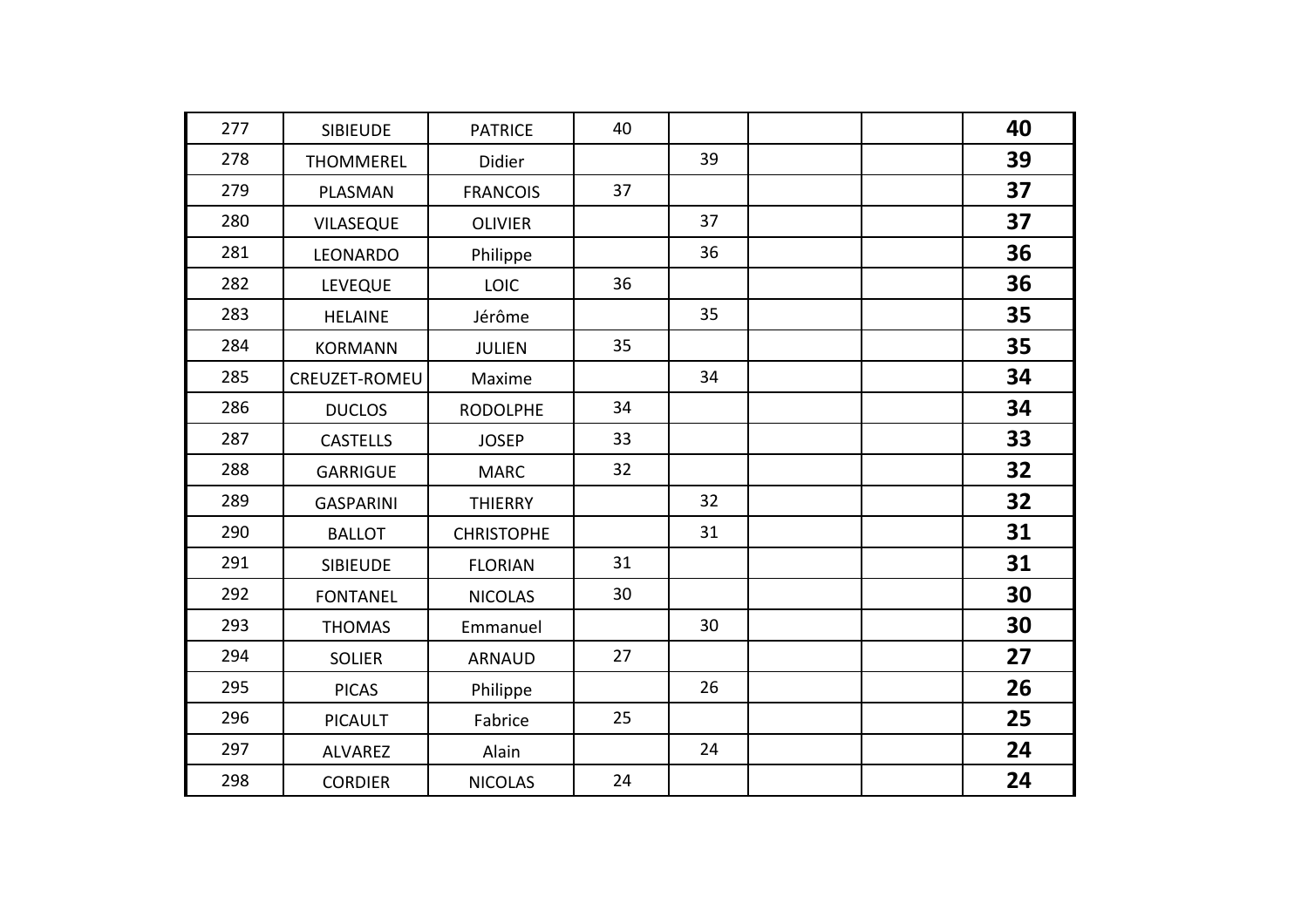| 299 | MALAVIALLE        | <b>PHILIPPE</b>  | 23 |    |  | 23 |
|-----|-------------------|------------------|----|----|--|----|
| 300 | <b>MISO</b>       | Aurélien         |    | 23 |  | 23 |
| 301 | <b>PACULL</b>     | <b>PHILIPPE</b>  | 22 |    |  | 22 |
| 302 | <b>GARCIA</b>     | <b>RICHARD</b>   |    | 21 |  | 21 |
| 303 | <b>LESAGE</b>     | <b>THIERRY</b>   | 21 |    |  | 21 |
| 304 | <b>MORLEGHEM</b>  | <b>VINCENT</b>   |    | 20 |  | 20 |
| 305 | ZEGLAMY           | <b>JEAN MARC</b> | 20 |    |  | 20 |
| 306 | PICAMAL           | <b>STEPHANE</b>  | 19 |    |  | 19 |
| 307 | <b>DUMON</b>      | <b>STEPHANE</b>  | 18 |    |  | 18 |
| 308 | <b>SAGOLS</b>     | Sébastien        |    | 17 |  | 17 |
| 309 | <b>CAMPDORAS</b>  | Michel           |    | 16 |  | 16 |
| 310 | <b>ROSTANCE</b>   | Philip           |    | 15 |  | 15 |
| 311 | ZADIKIAN          | Serge            |    | 14 |  | 14 |
| 312 | <b>BOARETTO</b>   | <b>MIKAEL</b>    | 13 |    |  | 13 |
| 313 | <b>BARTROLICH</b> | Jean-Yves        |    | 12 |  | 12 |
| 314 | <b>MARTIN</b>     | <b>ANTONY</b>    | 12 |    |  | 12 |
| 315 | <b>CHIBAUT</b>    | <b>GILLES</b>    | 11 |    |  | 11 |
| 316 | <b>MAMIQUE</b>    | Pascal           |    | 11 |  | 11 |
| 317 | <b>GONZALEZ</b>   | Jean-Philippe    |    | 10 |  | 10 |
| 318 | <b>SANCHEZ</b>    | <b>FREDERIC</b>  | 10 |    |  | 10 |
| 319 | <b>PIQUET</b>     | <b>ROBERT</b>    | 9  |    |  | 9  |
| 320 | <b>CAMPASOL</b>   | SEBASTIEN        | 8  |    |  | 8  |